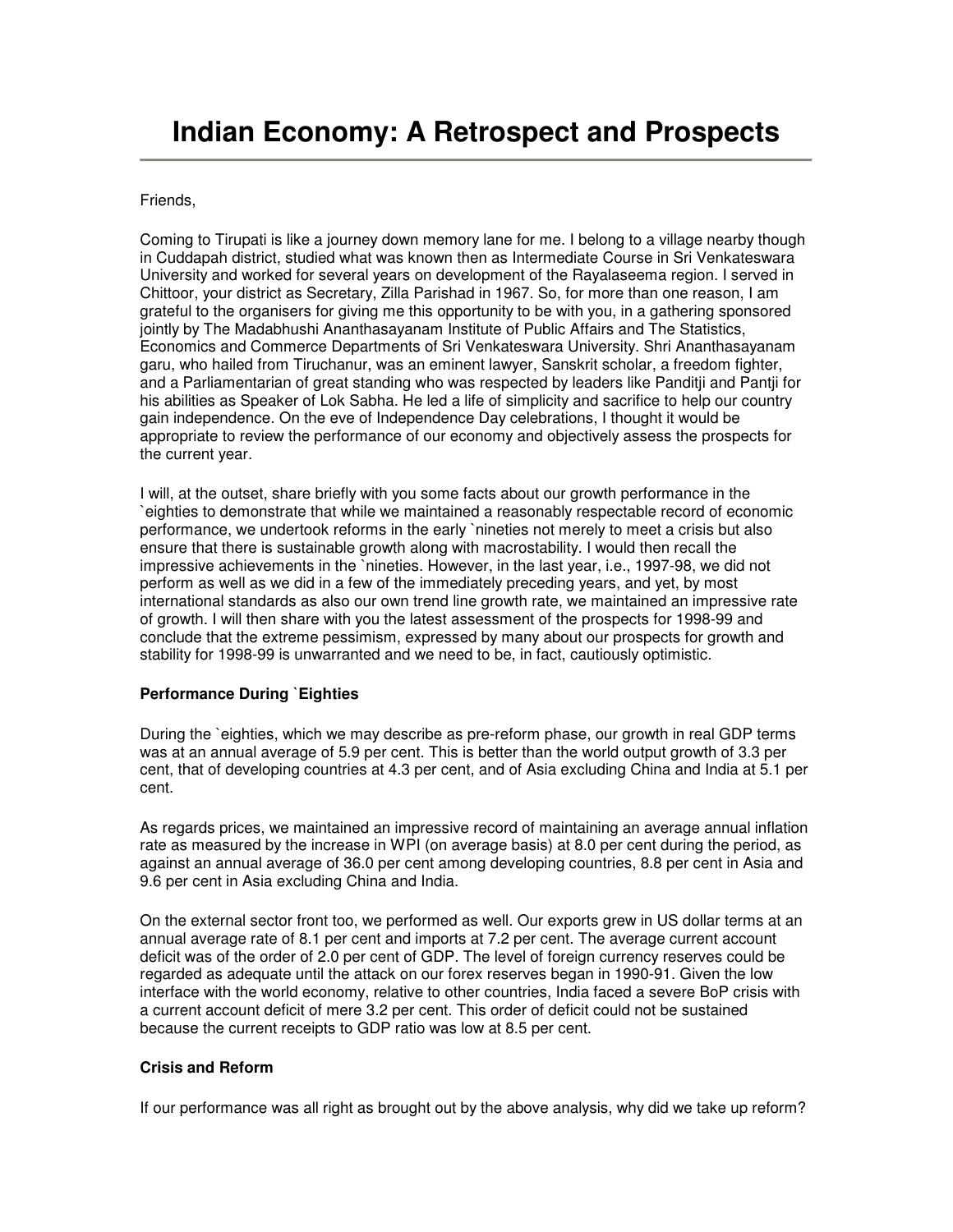The macroeconomic indicators appeared reasonable in the `eighties but the economy exhibited serious structural problems especially in the area of fiscal management, trade policy, in having recourse to external commercial borrowings of short-term nature in regard to performance of public sector enterprises and the overall incentive framework consistent with productivity gains. If we did not address these issues by bringing about reforms, it would have been difficult to ensure the processes that help attain high growth on a sustained basis.

The BoP crisis, actually triggered by the Gulf war, was essentially a liquidity crisis on the external front, but drew our attention to the deep structural imbalances in what economists call the factor and product market activities as also the fiscal system and this in a sense underlined the need for a comprehensive programme of reform.

We should be very proud of our response to the crisis. We demonstrated our economy's resilience to withstand a crisis situation and our preparedness to adopt appropriate policies in response to such a crisis. Internationally, there are many instances of fits-and-starts reforms and severe adjustment costs, to the domestic economy. By any standard, our response to the crisis and the subsequent adjustment has been smooth and far less costly than in a number of other countries. The external confidence crisis in 1991 was dealt with by some decisive policy measures such as the downward adjustment of the rupee, the pledging of a part of the country's gold reserves to avert default of scheduled repayments, the import-compression measures, the tightening of monetary policy and the timely exceptional assistance from the international financial institutions. These policy initiatives were followed up by a comprehensive stabilisation and structural reform programme to correct the macro-economic imbalances and structural deficiencies in the economy. The reform programme was also backed by the provision of a safety net system. Growth at 0.82 per cent suffered temporarily. There was, however, a quick revival and acceleration in growth momentum in the successive years. This achievement is significant when compared to successive periods of negative growth and poverty aggravation faced by a number of countries in their post-adjustment period.

## **Post-Reform Performance**

Post-reform should ideally cover the period 1990-91 up to 1997-98. However, since I am analysing 1997-98 in detail separately, in this section, we will focus on the period 1990-91 to 1996-97. Here again, 1990-91 and 1991-92 were really the years of crisis and severe adjustment. Hence, a two-fold convenient classification has been attempted. For our purpose, I will go over both sets of figures, viz., first five years (1990-95) of reform and the reform years (1992-97) which exclude years of crisis.

The annual average real GDP growth rate was 5.1 per cent in the first five years but in the reform years it went up to 6.8 per cent, as against 5.9 per cent in `eighties.

Gross Domestic Saving and investment rates as a percentage of GDP were 23.5 per cent and 25.0 per cent, respectively, in the first five years as against 24.3 per cent and 25.7 per cent, respectively, during the reform years. This was an improvement over the performance of 20.0 per cent and 22.0 per cent recorded in the `eighties.

The inflation rate was on an average at a high of 10.7 per cent per annum in the first five years which came down to 8.7 per cent in reform years, but still higher than the annual average rate of 8.0 per cent in `eighties.

The external debt to GDP ratio went up from 30.4 per cent in 1990-91 to 32.3 per cent in 1994-95 but came down to 26.4 per cent by 1996-97. Debt-service burden came down dramatically from 35.3 per cent to 26.2 per cent and to 21.4 per cent in the corresponding years. Export growth in US dollar terms went up from 9.2 per cent in 1990-91 to around 20.0 per cent per year during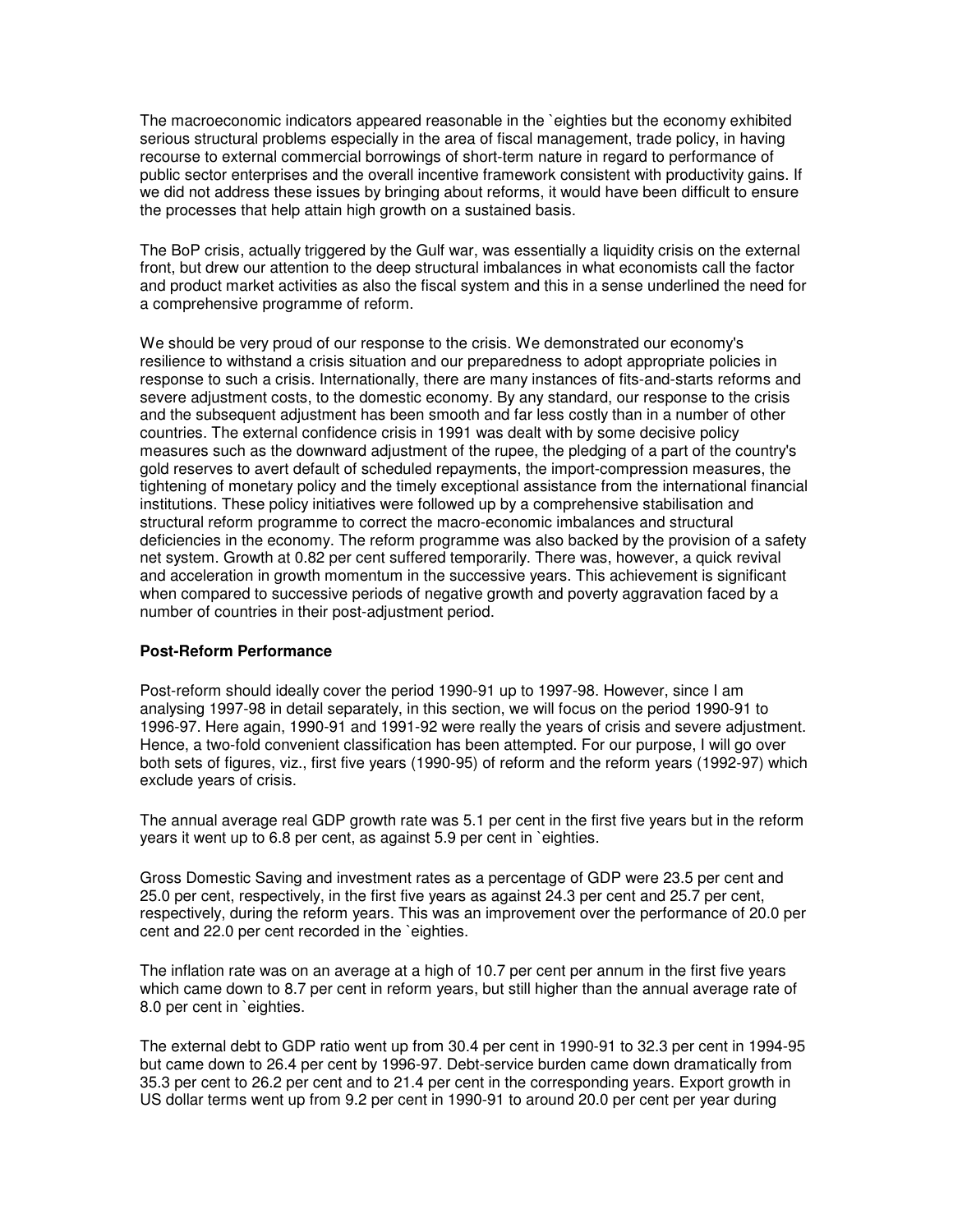1993-94, giving an average of 10.0 per cent in the first five years and 13.6 per cent during the reform years, which were sharply higher than the average of 8.1 per cent in the `eighties.

The Current Account Deficit as a percentage of GDP was 2.0 per cent in the `eighties, 1.4 per cent in first five years and 1.2 per cent in the reform years. Foreign currency reserves went up from US dollars 5.8 billion in 1990-91 to US dollars 25.2 billion in 1994-95 and US dollars 26.4 billion by the end of 1997.

At this stage, let us quickly see how we performed in comparison with the rest of the world during 1992-97. Our annual average growth rate was higher than developing countries' average at 6.4 per cent, less than that of Asia at 8.7 per cent, and above Asia excluding India and China at 6.3 per cent. Our saving and investment rates appear to be lower than those of developing countries. Our inflation performance at 8.7 per cent compares favourably with the developing countries' average of 30.0 per cent, the Asian average of 9.1 per cent and 7.5 per cent for Asia excluding China and India. Our growth in exports is marginally higher than developing countries' growth at 11.1 per cent though less than Asia's at 15.9 per cent, but about the same as Asia excluding China and India at 13.6 per cent.

#### **Performance in 1997-98**

Then, why is there a sudden feeling that the economy is not doing too well? To put in perspective, the economic growth has averaged over 7 per cent during the four-year period beginning 1993- 94. There are, therefore, misperceptions that if actual growth happens to be below this rate, there would be economic deceleration. For instance, the projected growth rate of 5.1 per cent in 1997- 98, would have been considered a reasonable outcome by the standards of achievement in the `eighties, whereas this is considered by some to be an under-performance.

The lower growth rate in 1997-98 was due to a significant decline of 3.7 per cent in agricultural output. Foodgrain production is estimated to have declined, reflecting mainly the decline in wheat output attributable to lower yields resulting from inclement weather conditions at the time of sowing. Among non-food crops, oilseeds, sugarcane, cotton and jute have also registered declines.

The concern about the recent growth situation comes from the fact that there has been deceleration on the industrial front, particularly manufacturing sector. In 1997-98, manufacturing sector put up a growth of 6.6 per cent, around the same level as in 1996-97, against the peak of 13.8 per cent in 1995-96. Mining and quarrying grew by 5.6 per cent against a decline of 1.9 per cent in 1996-97. From the use-base side, it is the capital goods sector which decelerated sharply in 1997-98, with the growth rate in this sector being one of the lowest (0.7 per cent) in the recent years. The growth rate in consumer goods sector is expected to be around 6.0 per cent in 1997- 98, somewhat higher than 5.2 per cent in 1996-97.

Several internal and external factors appear to have been at work in the growth deceleration in 1997-98, and these are analysed here.

First, an external root of the current industrial deceleration relates to the slump in export growth. Exports in US dollar terms grew by only 1.5 per cent in 1997-98. More specifically, manufacture exports, which has a weight of about 75 per cent in total exports, decelerated to 3.3 per cent. This was partly contributed by the deceleration in world trade volume and a sharp fall in world export prices.

Secondly, the decline in the agricultural output in 1997-98 would have contributed to the slowdown of rural demand. The demand constraint argument of industrial deceleration, however, should be seen in the context of the fiscal and monetary situation in 1997-98. Fiscal deficit of the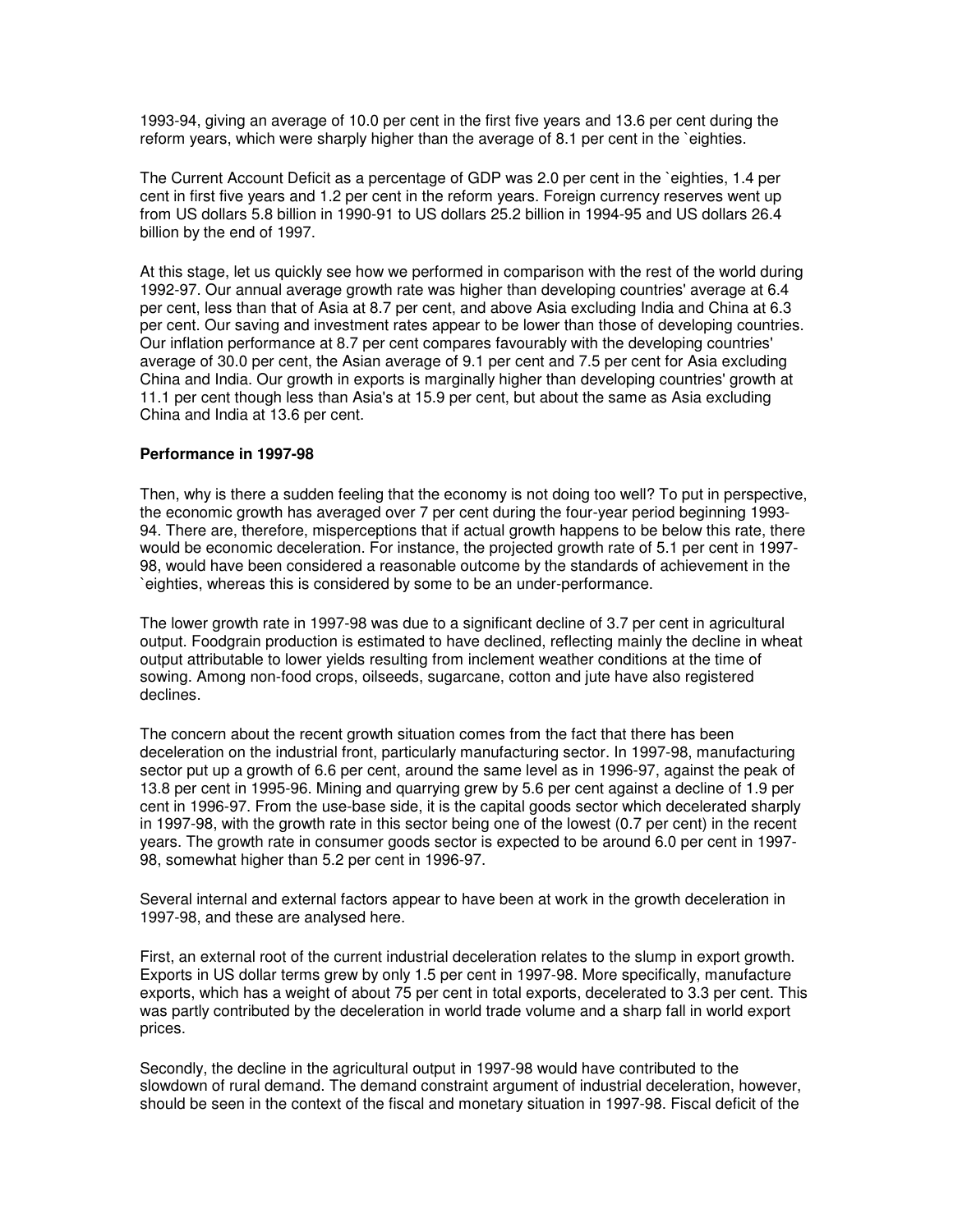central government at 6.1 per cent in 1997-98 exceeded the budget target by nearly 1 percentage point which implies that demand constraint due to fiscal policy was not severe. The broad money grew by 17.6 per cent as against 16.2 per cent in 1996-97. The level of aggregate demand management thus did not appear to have acted as a constraint to industrial growth.

Thirdly, there could be a fund constraint argument to the industrial performance in 1997-98. As far as the credit availability from the banking sector was concerned, the conventional non-food credit expansion showed an acceleration from 10.9 per cent in 1996-97 to 15.1 per cent in 1997-98. In fact, the total flow of resources to the commercial sector from commercial banks was much higher in 1997-98 as compared with the previous year. It is difficult to see this as a fund constraint for working capital. The disbursement of financial institutions also maintained a comfortable growth of 28.5 per cent in 1997-98 as compared to 9.8 per cent in 1996-97.

The conditions in capital markets have admittedly not been conducive. There was a sharp decline in the resources raised by companies through primary issues to Rs.3,138 crore from Rs.10,424 crore in 1996-97. Resource mobilisation through portfolio investment through FIIs and GDR route amounted to Rs.1,624 crore as against Rs.3,292 crore in 1996-97.

Fourthly, the nominal interest rate situation in 1997-98 was comfortable to a great extent. The prime lending rate of a number of banks remained in the range of 13 to 13.5 per cent against the band of 14 to 14.5 per cent in 1996-97. There was also a decline in the lending rate of financial institutions. However, due to a sharp decline in the rate of inflation, the real interest rates could be considered high, but the changes in such rates often operate with a lag and critically depend on interest rate expectations as well as improvements in the efficiency of the banking system.

Fifthly, a major slowdown occurred in the infrastructure industries, which grew by 4.6 per cent in 1997-98 against 11.7 per cent in 1996-97. The infrastructure constraint needs to be viewed both from the angle of utilisation rate and the creation of capacity. The growth in infrastructure index should reflect more about the capacity utilisation as there is a reasonable time lag involved between expenditure on new projects and output generation.

Lastly, there are some other explanations also such as cyclical nature of growth and excess capacity build-up. It is important to note that the recent years have seen a significant development in terms of price competition among firms. This is, in fact, a global phenomenon, as consumers are more and more driven by a psychology of low prices, reflecting on their consumption behaviour. Effective price competition by firms however, presupposes cost competitiveness and flexible mark up conditions. Therefore, innovations and technological upgradation play a key role in today's world. Similarly, the mark-up or profit rate is influenced by the emerging demand and competition in the market. Both these factors now seem to play a significant role in the Indian industrial scene.

A significant aspect of the price situation in 1997-98 was that the inflation rate, as measured by the Wholesale Price Index, declined to 5.3 per cent on a point-to-point basis from 6.9 per cent a year ago. The reduction in the inflation rate could be attributed to comfortable supply position reflected by higher stocks of foodgrains and slack in export demand and sluggish industrial growth. In general, there has been subdued demand in the economy.

The Central Government finances witnessed strains in 1997-98. The gross fiscal deficit (GFD) at 6.1 per cent of GDP exceeded the budget estimates of 4.5 per cent of GDP. The slippage occurred partly due to non-realisation of envisaged disinvestment proceeds and due to shortfall in tax collections. The year 1997-98 also saw the discontinuance of the issuance of ad-hoc Treasury Bills and introduction of a scheme of Ways and Means Advances.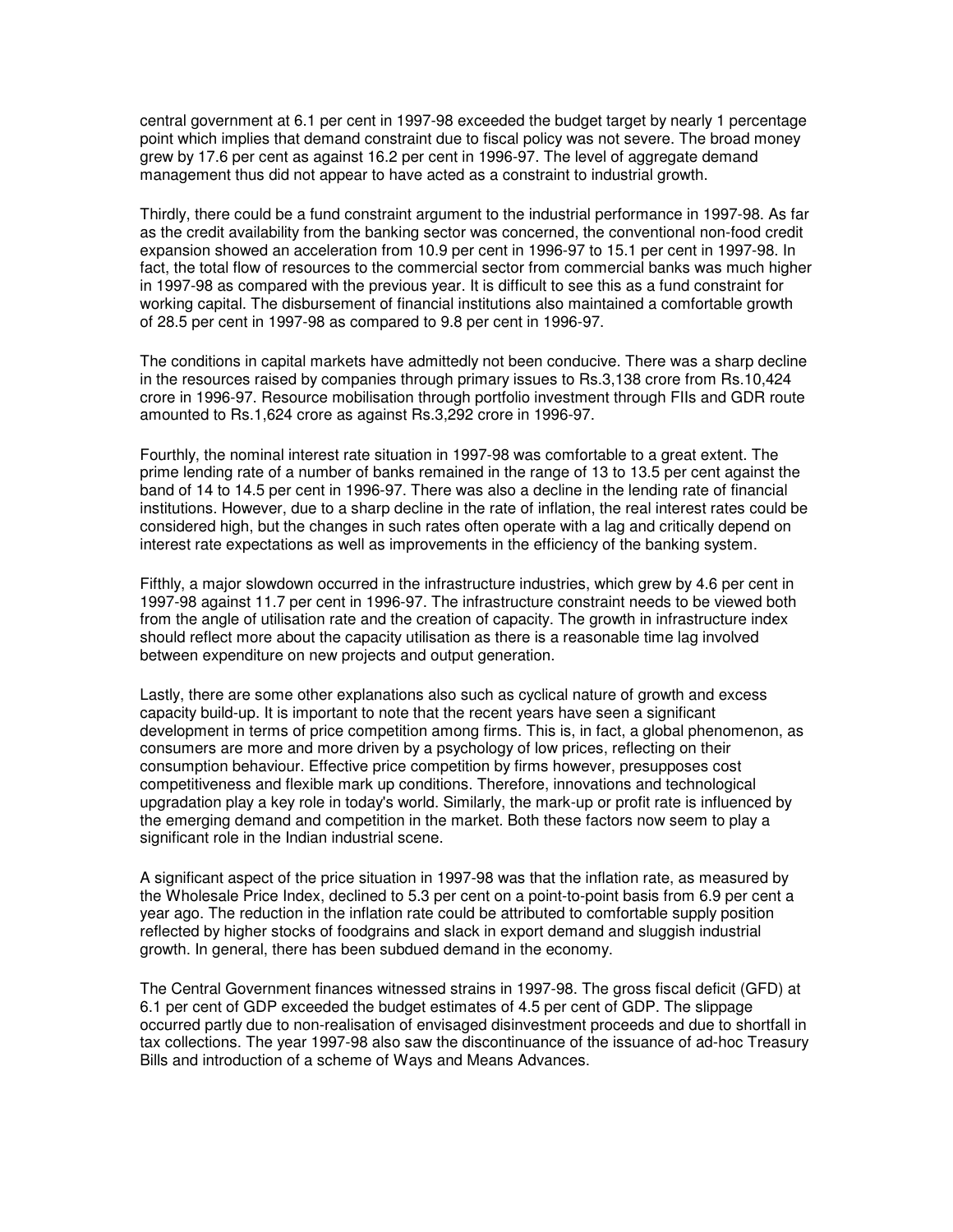The external sector performance in 1997-98 was strong despite lower export growth and pressures on the exchange rate. Imports grew by 4.2 per cent in dollar terms as compared with 6.7 per cent during 1996-97. Significantly, non-oil imports grew by 11.9 per cent, while softening of oil prices in the international markets saw a reduction in oil imports by 18.1 per cent. As a result, the trade deficit widened as compared to the preceding year. Net invisibles receipts continued to be robust at about \$ 10 billion, the same level as 1996-97. The current account deficit remained modest at about 1.7 per cent of GDP.

The foreign exchange market was characterised by turbulence as a result of the Asian crisis and domestic uncertainties. The RBI took strong and timely monetary policy action in January 1998 to dampen speculative activity and ensured orderly conditions in the exchange market. As a result, we ended up adding about \$ 3 billion to our foreign exchange reserves during 1997-98, despite payments of over \$2 billion effected directly from reserves under the FCNR(A) deposits scheme.

In brief, there are some problems thrown up by our performance in 1997-98, but given the weather conditions and the international environment due to the Asian crisis, our performance in 1997-98 was reasonable. To highlight a few achievements, the economy has withstood the contagion of the Asian currency crisis and ended with a reasonable real GDP growth rate of 5.1 per cent, an impressive inflation performance with the point-to-point increase in WPI at 5.3 per cent, comfortable liquidity position, lower interest rates, larger flow of resources to the commercial sector as compared to the previous year, and net addition to reserves of \$ 3 billion despite turbulence in the exchange market and redemptions of IDBs and FCNR-A deposits.

## **Prospects for 1998-99**

As usual, there are varying perceptions and expectations of prospects for our economy in 1998- 99. In particular, the downgrading of India by international credit rating agencies has led some people to be very pessimistic about the outlook. It will be useful to put together recent data and focus on some structural aspects so that we can make an informed assessment of the prospects.

# **Agriculture**

During 1998-99, according to the forecasts of the meteorological department, the monsoon is predicted to be normal. The foodgrain output for 1998-99 is currently expected to be about 10 million tonnes higher than the level of 194.1 million tonnes in 1997-98. Agricultural production is, therefore, likely to show a recovery in 1998-99 and we could reasonably expect a growth of about four per cent in agriculture.

## **Industry**

The index of industrial production registered a growth of 5 per cent during April-May 1998, which is almost double the growth rate of 2.7 per cent recorded in April-May 1997 (latest press release places growth during April-June 1998 at 5.4 per cent). The capital goods industries have posted a growth of 9.6 per cent during this period against a decline of 0.7 per cent in the corresponding period of the last year. The intermediate goods sector has improved its performance marginally from 7 per cent in April-May 1997. What is significant to note is that consumer goods sector has shown a turnaround in their performance by posting a 3.7 per cent positive growth as against a decline of 3.8 per cent in April-May 1997. Both consumer durables and non-durables have led this uptrend. The composite index of six core infrastructure industries registered a growth of 5.4 per cent in April 1998, which is about three fold higher than that in April 1997. The basic goods sector on the other hand grew by only 3.1 per cent against the 6.1 per cent registered in the corresponding period of the previous year. In particular, unimpressive results in what may be described as select high profile industries such as steel, cement, automobiles, textiles and petrochemicals, seem to overplay the adverse sentiments in the industrial front as a whole.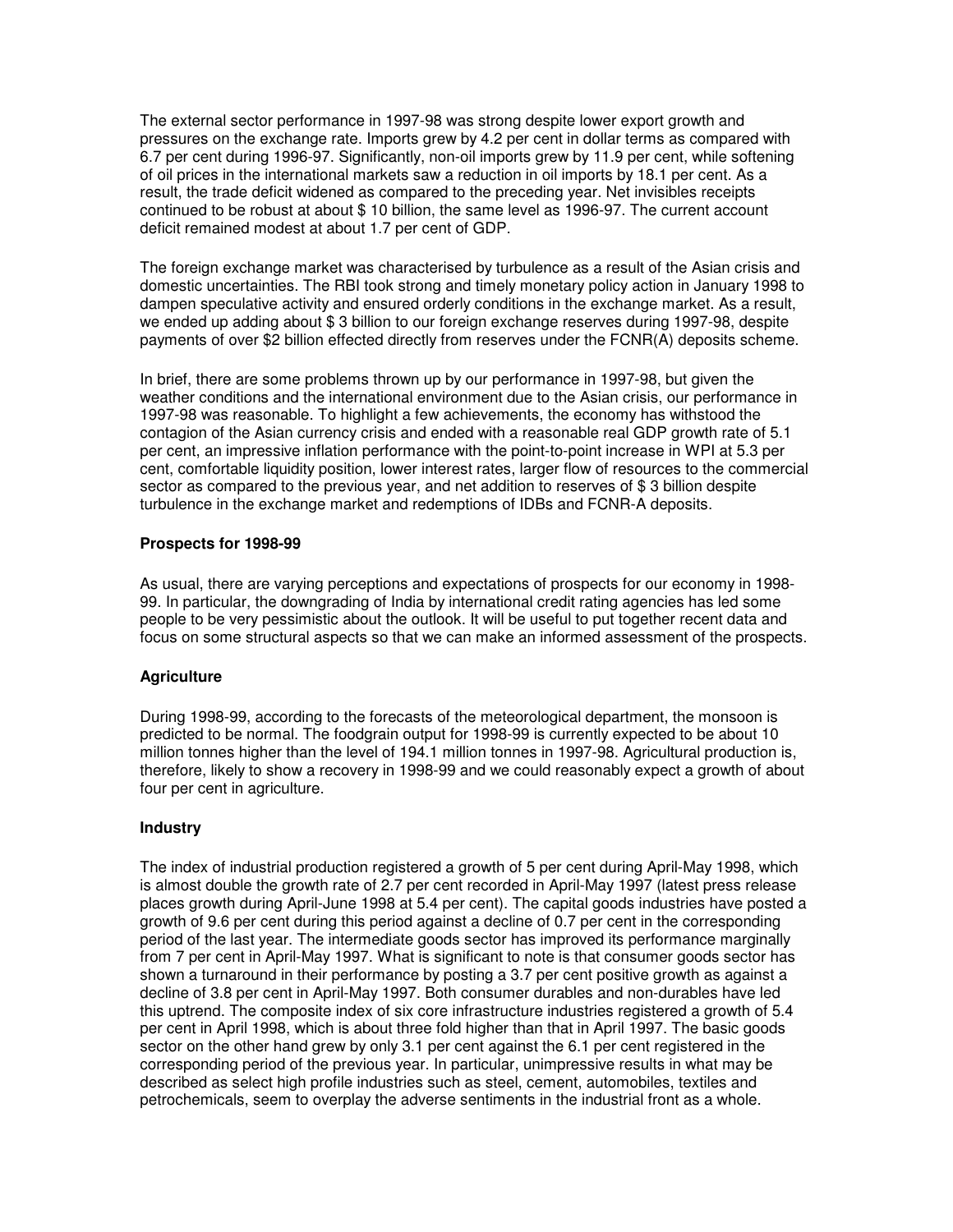A leading indicator of the industrial pick up is available from the steep increase in the disbursements of the All-India financial institutions during the first quarter of 1998 by 48.1 per cent as against 10.1 per cent in the previous year (April-June 1997). In fact, it is reported that sanctions during the first quarter of the year are double that of the corresponding period of last year.

## **GDP Growth**

The services sector with a share of 48.6 per cent in real GDP in 1997-98 has been growing at 8-9 per cent in the past few years. With even a very conservative estimate that agriculture with a weight of 24.4 per cent would grow by only 3.5 per cent; industry with a share of 27.0 per cent in real GDP records a growth of just 5 per cent; and growth in services will be a mere 8 per cent; real GDP will grow by at least 6 per cent during 1998-99. Clearly, the pessimism expressed by some that real GDP would grow only by 4.5 - 5.0 per cent during 1998-99 is unwarranted.

## **Infrastructure**

The infrastructure sector has started the year with a good prospect as revealed by the growth of 5.4 per cent in the output of six major infrastructure industries in April 1998. For continuation of this tempo, there is a need for a continuous high rate of investment in the infrastructure sector. As per data available, the sanctions of all India financial institutions to infrastructure as a percentage of total, increased from a mere 10 per cent to around 30 per cent last year, and the trend is upwards. The share of disbursements has also doubled during the period. Our immediate prospect, of-course, depends on how the existing infrastructure industries perform during the year by improving their capacity utilisation.

## **Fiscal Deficit**

The GFD of the centre for 1998-99 was projected at 6.1 per cent of GDP in the interim budget and reduced to 5.6 per cent in the final budget. The outcome of revenue assumptions depends significantly on the GDP growth and the realisation of privatisation receipts. On privatisation receipts, pessimists would look at the recent track record and the state of stock markets. The optimists would look at the bold policy statement made in the budget about the strategic sale and going below 51 per cent of government holding. If there is good progress in this regard, receipts may exceed the estimates significantly. Coupled with some control over expenditure, it should be possible to ensure that the fiscal deficit is well within the budgeted level.

We have to carefully observe how the implementation of these approaches evolves.

# **Credit Offtake**

There is an impression that credit offtake from the banking system to the commercial sector, particularly private sector, has declined in the current financial year. It is true, that non-food bank credit has declined by 2.1 per cent in the current financial year up to July 31, as against a decline of only 0.9 per cent during the corresponding period of the previous year. However, on a year-onyear basis, the increase was 13.7 per cent as against 12.1 per cent in the previous year.

Further, it is necessary to recognise that the deceleration in the growth of non-food credit is explicable by drastic reduction in advances to the oil sector, especially, IOC. The reduction in oil credit was a little over Rs.2,100 crore in the current financial year up to July 31, as against Rs.675 crore in the previous year, which may be explained by the settlement of the oil pool deficit.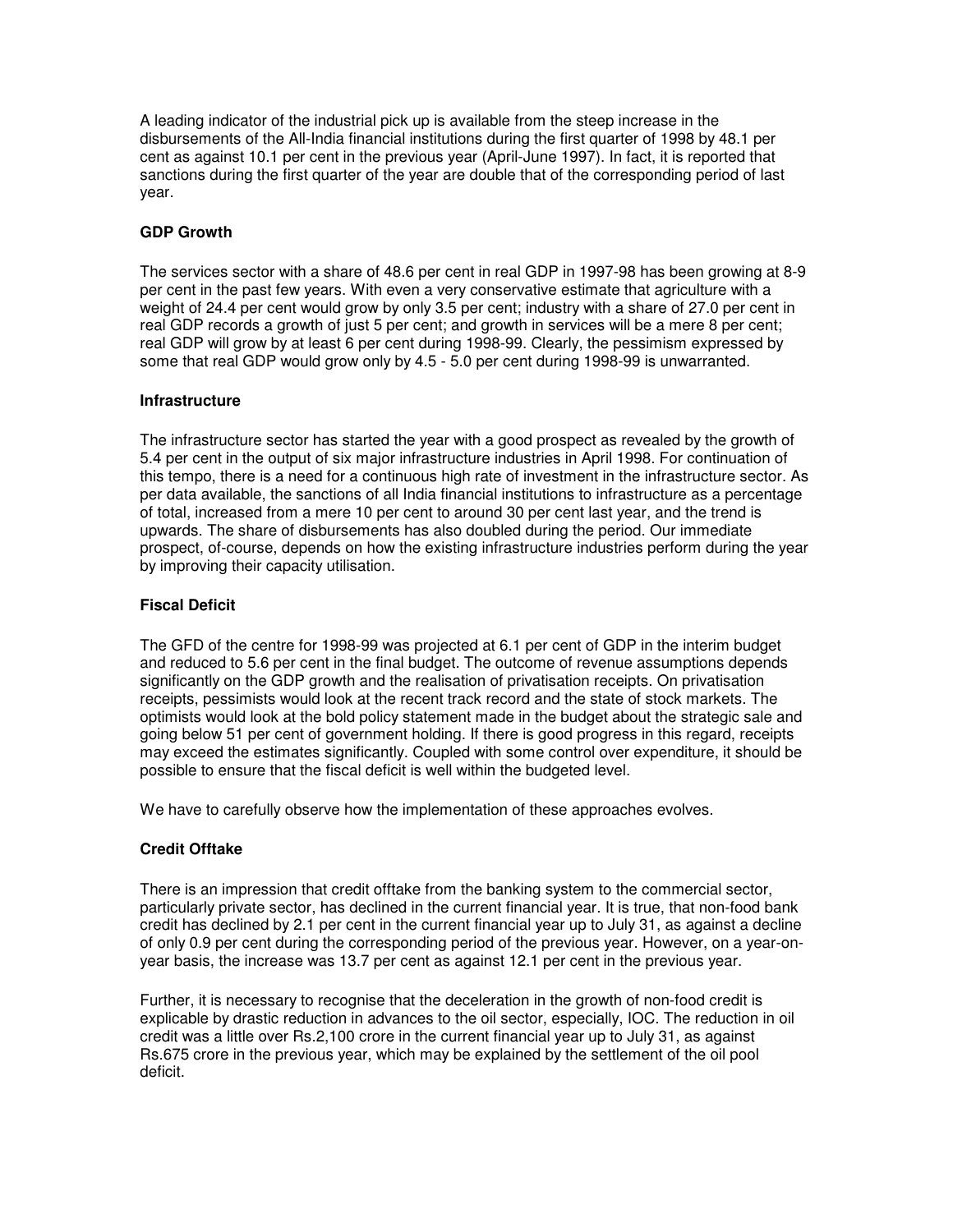Commercial Banks' investments in bonds, debentures, commercial paper, etc. up to July 3, increased only by 11.5 per cent (Rs.3,795 crore) during the current fiscal year as against 14.1 per cent (Rs.2,736 crore) last year. However, on a year-on-year basis, there has been an impressive growth of 66.5 per cent this year as against 47.8 per cent in the last year. More important, investment in bonds, etc. of the private corporate sector during the current financial year increased by Rs.1,465 crore compared to Rs.764 crore a year ago.

As mentioned earlier, disbursements by FIs during the first quarter of 1998-99 have also increased by 48 per cent as compared to the corresponding period of 1997-98.

Thus, I would urge that a disaggregated approach is needed before drawing any conclusions about credit offtake.

Incidentally, the conditions in capital markets continue to be a source of discomfort, and need to be watched.

## **Interest Rates**

Early in the year, there were concerns that interest rates will harden significantly due to large borrowing programme of Government. RBI deliberately chose for a while to tilt in favour of monetisation rather than allow nervous and imperfect markets to set unduly high benchmarks for government paper. After some stability was achieved, it was possible for RBI to offload government securities in the market. The latest trends show more stable expectations and some softening of interest rates at the short end. As about 65 per cent and 72 per cent of the gross and net market borrowing requirements, respectively, of this year is already complete, there are two important gains that one can foresee in the near future. One, the genuine credit requirements of productive activities can be met by the significant accretions that are taking place in bank deposits. Secondly, there will be less of pressure on market rates of interest even after taking into account the possible pick up in demand in busy season.

## **Price Stability**

The monetary conditions have eased considerably during the current year which will not only help demand, but also improve availability and cost of credit. Up to the first half of July 1998, M3 expanded by 4.1 per cent, more or less of the similar order during the corresponding period of last year. On a year-on-year basis, M3 growth is currently ruling at over 17 per cent, being the average of the recent years. It may be noted that, to keep liquidity within manageable limits, the RBI has so far postponed release of CRR balances during the current financial year. In fact, repo operations are continuously undertaken to mop up short-term liquidity and this process often had the short-term effect of increase in CRR by around 1 percentage point. Repo operations also help set a floor to short-term interest rates while the refinance rate of RBI sets a ceiling. Thus, we are operating an effective, though somewhat wide, interest rate corridor. By and large, therefore, monetary actions are aimed to manage liquidity and achieve price stability.

Indeed, price rises in recent weeks have been a matter of concern. They seem to be largely a product of seasonal factors. The influence of `fruits and vegetables' on the inflation rate has been high. Once the seasonal factors peter out, it is hoped that the inflation rate will decelerate, though we cannot rule out transmission of price rise in primary article to others.

RBI is keeping a careful watch on developments since price stability and inflationary expectations are of vital concern.

## **External Sector**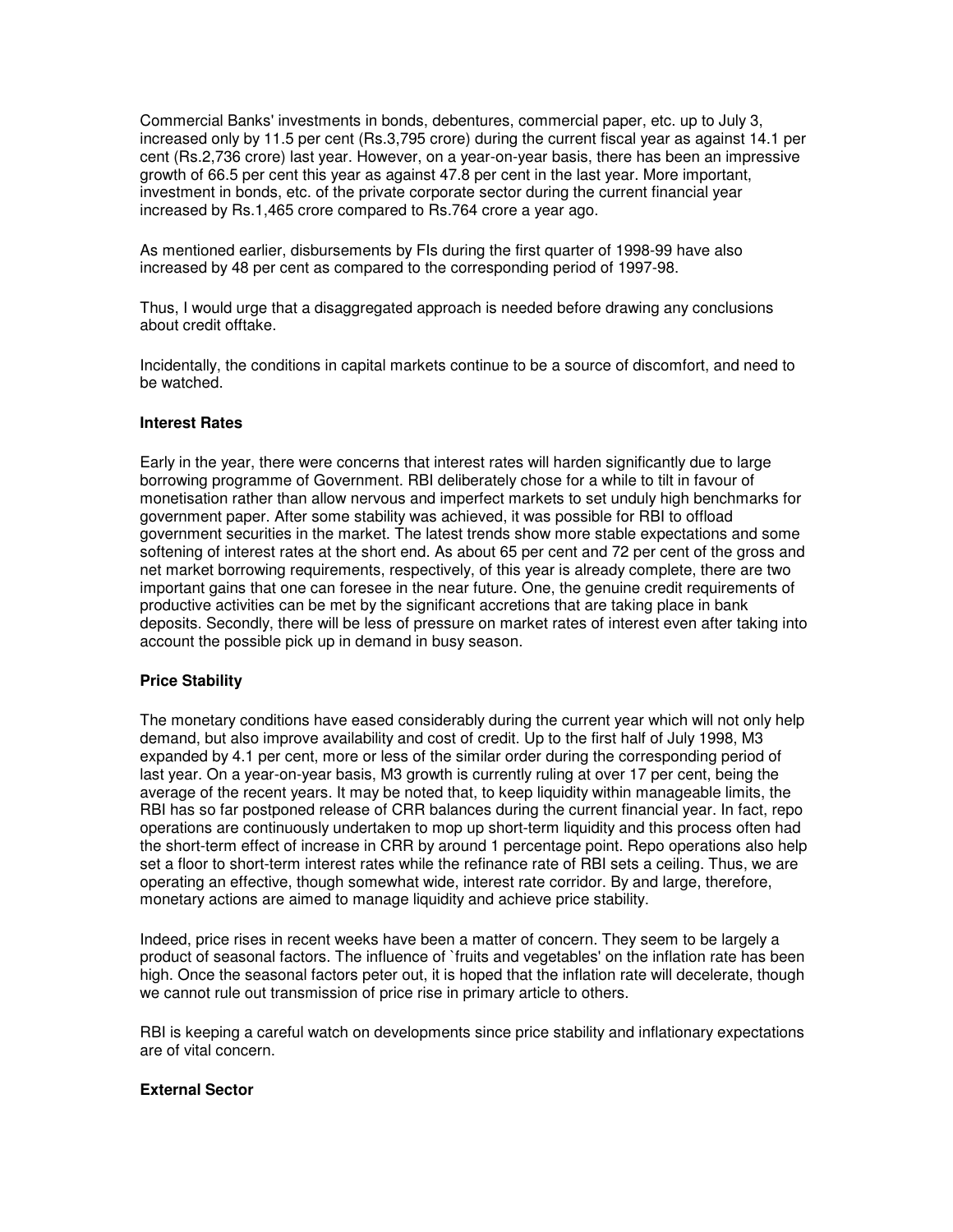The forecast of growth in world trade volume in 1998 does not give a very encouraging picture for a substantial export pick up. World trade volume is estimated to grow by 6.7 per cent in 1998, as compared with 9.6 per cent in 1997. In terms of value, world exports of goods would grow by 3.1 per cent, reflecting the depression in the price front. Thus, apart from infrastructure bottlenecks, the international environment is also not conducive to expanded trade and thus to our export growth. In fact, external trading environment is getting more and more difficult this year. According to the provisional data, during April-June 1998, exports showed a negative growth of 7.9 per cent, and thus a substantial step up during the rest of the year is needed if even a modest annual growth is sought. On the positive side, the exchange rate adjustment that has already occurred should help though some of our strongly growing exports like software exports are not very elastic to exchange rate. Recently, a series of incentive measures have been put in place to provide boost to the export sector.

Although we may not be able to reach high growth rates in exports that we had in some years in the past, we should aim for a better performance than last year.

On imports, the major items are oil and fertilisers, the prices of which are falling in the international markets. Given the general downward trend in prices of manufactured goods in world markets, we should not expect any sharp rise in our import bill during 1998-99.

Net invisibles are expected to continue to be strong at over \$10 billion since the demand for and supply of workers remittances will persist.

Overall, therefore, inspite of a possible increase in trade deficit over the previous year, we expect the CAD to be about 2 per cent of GDP only and, as I would now explain, such a deficit could be met by anticipated net capital flows.

On external assistance, some disruption due to sanctions, in a few bilateral and multilateral agencies was feared. Analysis shows that only 2 per cent of sanctions during a year fructifies into disbursements in the same year since most of the assistance is in the form of project finance with a disbursal profile of about 4 to 7 years. In fact, approvals have already been given by the World Bank for humanitarian and social development purposes. In any case, with diplomatic and other efforts, even over the medium term, it is inconceivable that rigorous sanctions would continue for long. Overall, during the current year, net external assistance should be about the same level as last year.

FDI flows are also likely to continue to grow since many projects are under implementation or at advanced stages. There is always a lag between approvals and flows, and approvals have been on the rise in the past. There is no evidence of reversal of interest. In fact, efforts are being made to accelerate approvals and facilitate inflows.

Net FII inflows turned negative in November and the trend continued until January. There were positive flows in February and March and again negative flows until June. The FII sentiment currently seems to be marginally positive, but a deceleration during 1998-99 on this account need not be ruled out.

We have been moderating External Commercial Borrowings (ECB) and imposed a strict ceiling on short-term borrowings. The recent events including downgrading by Moody's has no doubt affected the spreads on bonds and hence possible inflows. However, suppliers credit component is unlikely to be affected significantly. Thus, the cost could increase and the inflow may be affected only in respect of bond issues.

On NRI deposits, in any case short-term deposits were discouraged and the overall growth of long-term deposits have also been moderated. This was a well designed policy. However, under